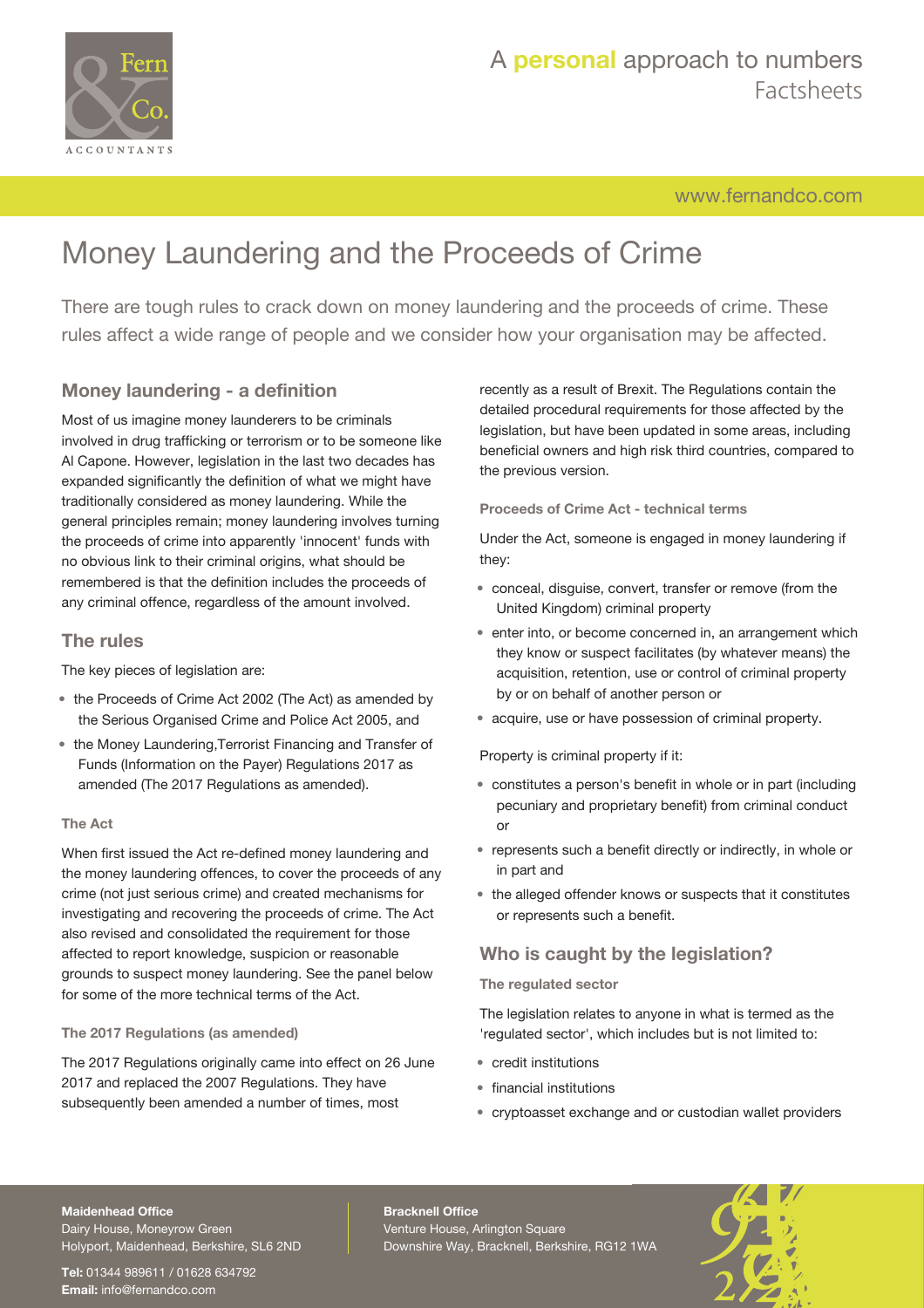

### [www.fernandco.com](http://www.fernandco.com)

- auditors, insolvency practitioners, external accountants and tax advisers
- independent legal professionals
- trust or company service providers
- estate agents and letting agents
- high value dealers
- art market participants
- casinos.

#### **The implications of being in the regulated sector**

Those businesses that fall within the definition are required to establish procedures to:

- identify and assess the risks of money laundering and terrorist financing to which they are subject and manage that risk
- apply customer due diligence procedures (see below)
- keep appropriate records
- appoint a Money Laundering Nominated Officer (MLNO) to whom money laundering reports must be made
- appoint a member of the board or senior management as the officer responsible for compliance with the Regulations (this may be the same person as the MLNO)
- establish systems and procedures to forestall and prevent money laundering
- monitor and manage compliance with, and communication of, the policies and procedures and
- provide relevant individuals with training on money laundering and awareness of their procedures in relation to money laundering.

If your business is caught by the definition you may have received guidance from your professional or trade body on how the requirements affect you and your business. Those of you who are classified as High Value Dealers may be

interested in our factsheet of the same name, which considers how the 2017 Regulations (as amended) affect those who make or receive high value cash payments.

### **The implications for customers of those in the regulated sector**

As you can see from the list above, quite a wide range of professionals and other businesses are affected by the legislation. Those affected must comply with the laws or face the prospect of criminal liability (both fines and possible imprisonment) where they do not.

#### **Customer Due Diligence (CDD)**

Under The Regulations, if you operate in the regulated sector, you are required to undertake CDD procedures on your customers. These CDD procedures need to be undertaken for both new and existing customers.

CDD procedures involve:

- identifying your customer and verifying their identity. This is based on documents or information obtained from reliable sources independent of the customer
- identifying where there is a beneficial owner who is not the customer. It is necessary for you to take reasonable measures on a risk sensitive basis, to verify the beneficial owner's identity, so that you are satisfied that you know who the beneficial owner is. The objective here is to confirm who the beneficial owners are, so for example obtaining evidence that corroborates the entries in the PSC register (people with significant control – see separate factsheet which includes details of the requirement to report discrepancies in the PSC register) and not simply checking the ID of the persons listed. The beneficial owners of the business are those individuals who ultimately own or control the business or who benefit from the transaction.
- obtaining information on the customer's circumstances and business, including the intended nature of the business relationship.

#### **Maidenhead Office**

Dairy House, Moneyrow Green Holyport, Maidenhead, Berkshire, SL6 2ND

**Tel:** 01344 989611 / 01628 634792 **Email:** [info@fernandco.com](mailto:info@fernandco.com)

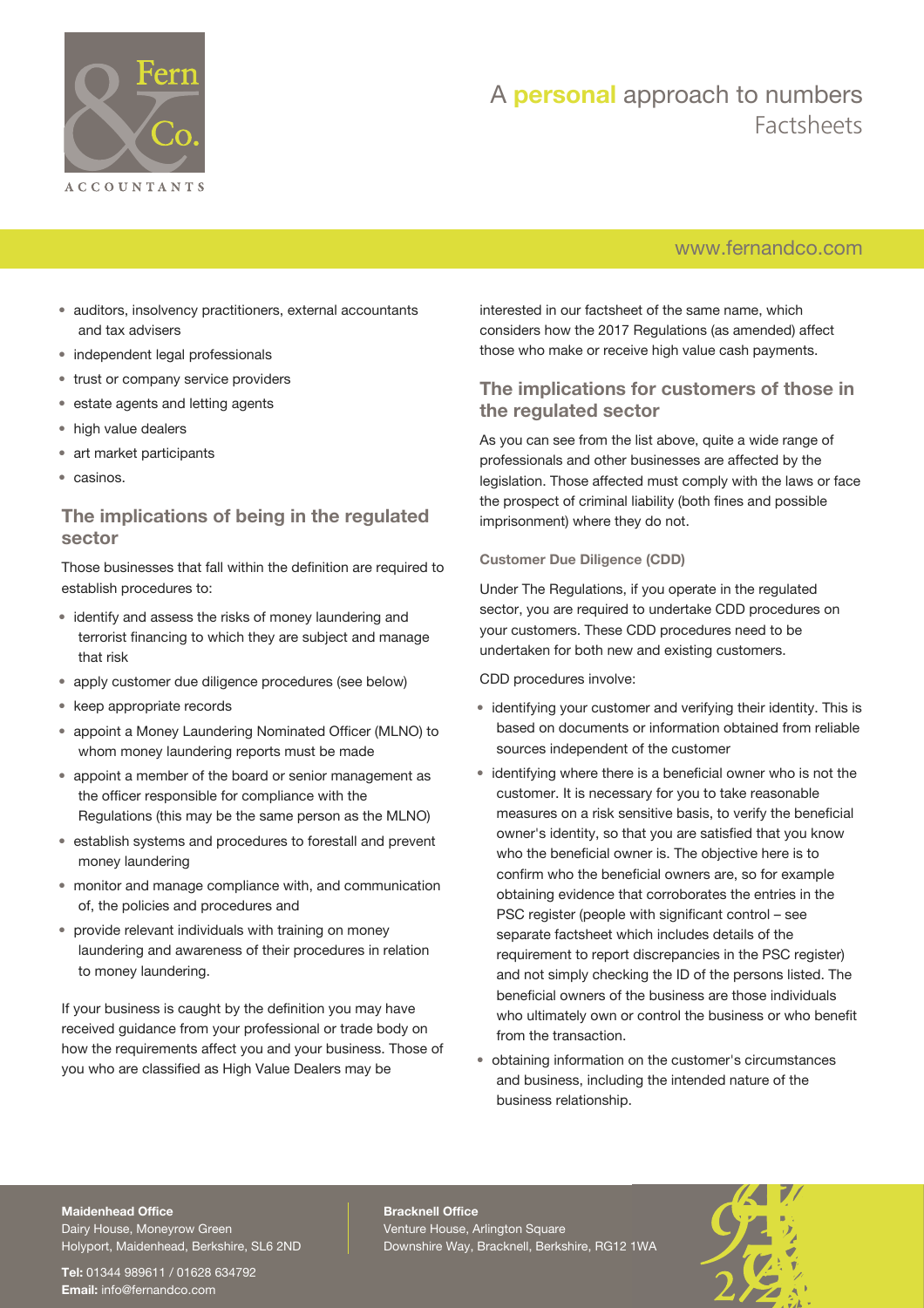

### [www.fernandco.com](http://www.fernandco.com)

You must apply CDD when you:

- establish a business relationship (this now includes forming a company for the customer)
- carry out an occasional transaction that amounts to a transfer of funds exceeding €1,000
- carry out an occasional transaction (for example a one off transaction valued at €15,000 or more) where not a casino or high value dealer
- carry out a cash transaction of €10,000 or more if a high value dealer
- by way of business let a property for a month or more at a monthly rent exceeding €10,000
- by way of business trade in, or act as an intermediary in the purchase or sale of art with a value exceeding €10,000
- carry out certain gambling transactions of €2,000 or more if a casino
- suspect money laundering or terrorist financing
- doubt the reliability or adequacy of documents or information previously obtained for identification.

CDD measures must also be applied on a risk sensitive basis at other times to existing customers. This could include when a customer requires a different service, or where there is a change in the customer's circumstances. Businesses must consider why the customer requires the service, the identities of any other parties involved and any potential for money laundering or terrorist financing.

The purpose of the CDD is to confirm the identity of the customer. For the customer's identity to be confirmed, independent and reliable information is required. Documents which give the strongest evidence are those issued by a government department or agency or a Court, including documents filed at Companies House. For individuals, documents from highly rated sources that contain photo identification, eg passports and photo driving licences, as well as written details, are a particularly strong source of

verification. The 2017 Regulations (as amended) now explicitly state that electronic verification may be regarded as a reliable source of evidence.

The law requires the records obtained during the CDD to be maintained for five years after a customer relationship has ended. It also requires customers to be notified about how their personal data will be processed and who the data controller is (being the name of the entity/person registered under Data Protection rules).

#### **Enhanced Due Diligence (EDD)**

EDD and ongoing monitoring must be applied where:

- the risk of money laundering or terrorist financing is assessed as high
- the customer or a party to a transaction in which they are involved is established in a high-risk third country
- the client is a politically exposed person or a family member/known close associate of one (this now includes UK PEPs)
- false or stolen identification documents or information have been provided and there is still an intention to act for the customer
- a transaction is complex or unusually large or has an unusual pattern or there is no apparent legal or economic purpose
- by its nature there is a higher risk of money laundering or terrorist financing
- there is a 'correspondent relationship' with another credit or financial institution.

Additional procedures are required over and above those applied for normal due diligence in these circumstances.

The above list was changed in the 2017 Regulations (as amended) to define more clearly what is meant by established in a high risk third country and to extend the scope to include any other parties to a transaction. The wording in respect of transactions that trigger EDD was also amended to refer to complex or unusually large rather than

#### **Maidenhead Office**

Dairy House, Moneyrow Green Holyport, Maidenhead, Berkshire, SL6 2ND

**Tel:** 01344 989611 / 01628 634792 **Email:** [info@fernandco.com](mailto:info@fernandco.com)

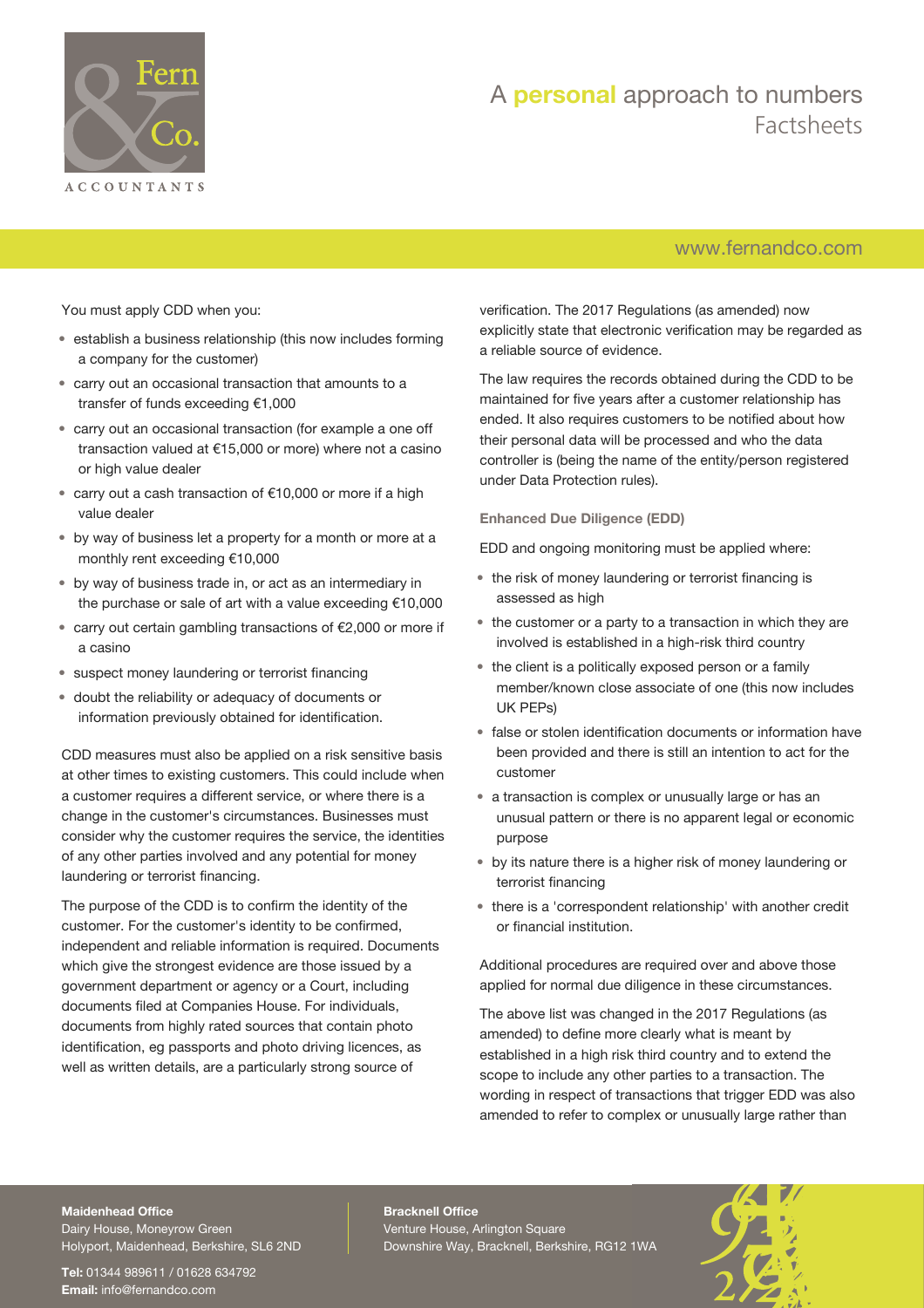

### [www.fernandco.com](http://www.fernandco.com)

complex and unusually large, and similarly unusual pattern and no apparent legal purpose was changed to or. In addition, with the increased use of internet or other remote transactions the requirement to apply EDD where not meeting the customer face to face has been removed provided electronic verification of identity is undertaken successfully.

#### **Reporting**

As mentioned above, the definition of money laundering includes the proceeds of any crime. Those in the regulated sector are required to report knowledge or suspicion (or where they have reasonable grounds for knowing or suspecting) that a person is engaged in money laundering, ie has committed a criminal offence and has benefited from the proceeds of that crime. These reports should be made in accordance with agreed internal procedures, firstly to the MLNO, who must decide whether or not to pass the report on to the National Crime Agency (NCA).

The defences for the MLNO are:

- reasonable excuse (reasons such as duress and threats to safety might be accepted although there is little case law in this area)
- they followed Treasury approved guidance.

The Courts must take such guidance into account.

### **National Crime Agency (NCA)**

The NCA is the UK crime-fighting agency with national and international reach and the mandate and powers to work in partnership with other law enforcement organisations to bring the full weight of the law to bear in cutting serious and organised crime. Part of the role of the NCA is to analyse the suspicious activity reports (SARs) received from those in the regulated sector and to then disseminate this information to the relevant law enforcement agency.

The Regulations require those in the regulated sector to report all suspicions of money laundering to the NCA. By acting as a coordinating body, the NCA collates information from a number of different sources. This could potentially build up a picture of the criminal activities of a particular individual, which only become apparent when looked at as a whole. This information can then be passed on to the relevant authorities to take action. More detail on the activities of the NCA can be found on their website [www.nationalcrimeagency.gov.uk/](http://www.nationalcrimeagency.gov.uk/) .

#### **Is your business vulnerable?**

Criminals are constantly searching for new contacts to help them with their money laundering or terrorist financing. Certain types of business are more vulnerable than others. For example, any business that uses or receives significant amounts of cash can be particularly attractive. To counter this, the Regulations require businesses that deal in goods and accept cash equivalent to €10,000 or more to register with HMRC and implement anti-money laundering procedures. Such businesses are known as High Value Dealers (HVD).

You can imagine that if a drug dealer went along to a bank on Monday morning and tried to pay in the weekend's takings, the bank would notice it and report it unless the sum was relatively small. If criminals can find a legitimate business to help them by taking the cash and pretending that it is the business's money being paid in (in exchange for a proportion!), then that business can put the cash into the bank without any questions being asked.

Take, for example, the mobile telephone business that has had a fairly steady turnover of £10,000 per week for the last couple of years but suddenly begins to bank £100,000 in cash each week. Without a clear, rational and plausible explanation, this type of suspicious activity would clearly be reported to the NCA.

Perhaps a less obvious example of possible money laundering could be where an individual comes into an antiques shop and offers to buy a piece of furniture for

#### **Maidenhead Office**

Dairy House, Moneyrow Green Holyport, Maidenhead, Berkshire, SL6 2ND

**Tel:** 01344 989611 / 01628 634792 **Email:** [info@fernandco.com](mailto:info@fernandco.com)